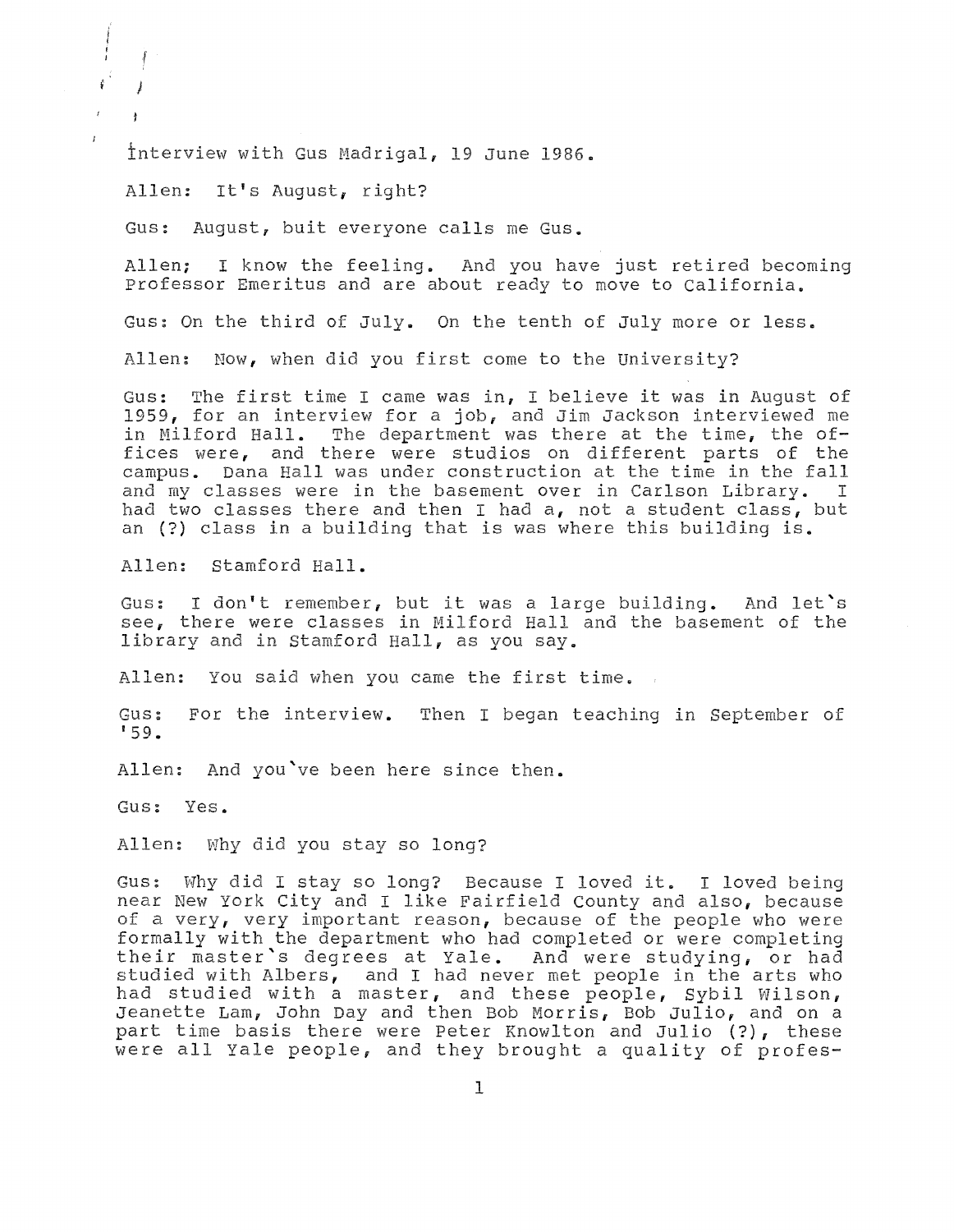sionalism that I had never seen, that I had not sensed, and of course I had not taught at a university anyway, but even just as a student, I had never met people who were as professionally committed as these people, so it was very, very exciting for me to I know when I took the job here, I thought I'd be here be here. for two or three years and then go back to California where I came from, and that, but when I saw that this was a really learnc situation, , I just k gradually I didn't think about it, I just assumed that this was where I was going to stay because things were happening, and, as I said it was the proximity to New York.

It also had the advantage because I wanted to develop as an artist, as a painter, go to the galleries and to the museums and to be abrest of everything that was going on, was very, very important, so really, after being here three or four years, I mean. I knew there was no mistake, that I wanted to stay here.

Allen: The, Jim mentions in his work, and you just mentioned Albers at Yale. What was his interest?

Gus: Great input, great infl our freshman students, to this day, continue taking a founion program with d classes, in my opinion that are still taught, are action of color classes that Albers taught at these people. e people. All the masters now, as well<br>1, still teach that class at the University. All the masters now, as well as undergr As I

Allen: Inter-action of colors, you say.

Gus: Inter-action of colors. This is a course that Joseph Al-<br>bers devised, because it has many series of colors and many because it has many series of colors and many books written, and I would say his great contri tion was the simplification of the study of color. roach to the study of color which intellectual. It had systemitized color. system called a Munsell color system was perce re's <sup>a</sup> It was his not  $color$ 

Allen: How do you spell tht?

Gus: Munsell, and with that system, you organized color accordto darkness and lightness, into brightness and dullness, and in Alber's course, you had certain problems that are designed to you see what happens. If you put this color next to color, there's no interact and then the student has to this interaction, and the, after, well, let me just (<br>are a series of problems, approximately 15, and each is interaction, and the, after, well, let me just (?). There geared to have a student perceive something particular geared to have a stadent perceive something partreatar about the<br>color, and then they're not involved with a right answer, because color, and then they re not involved with a right answe<br>there's no right answer, it's just happening more or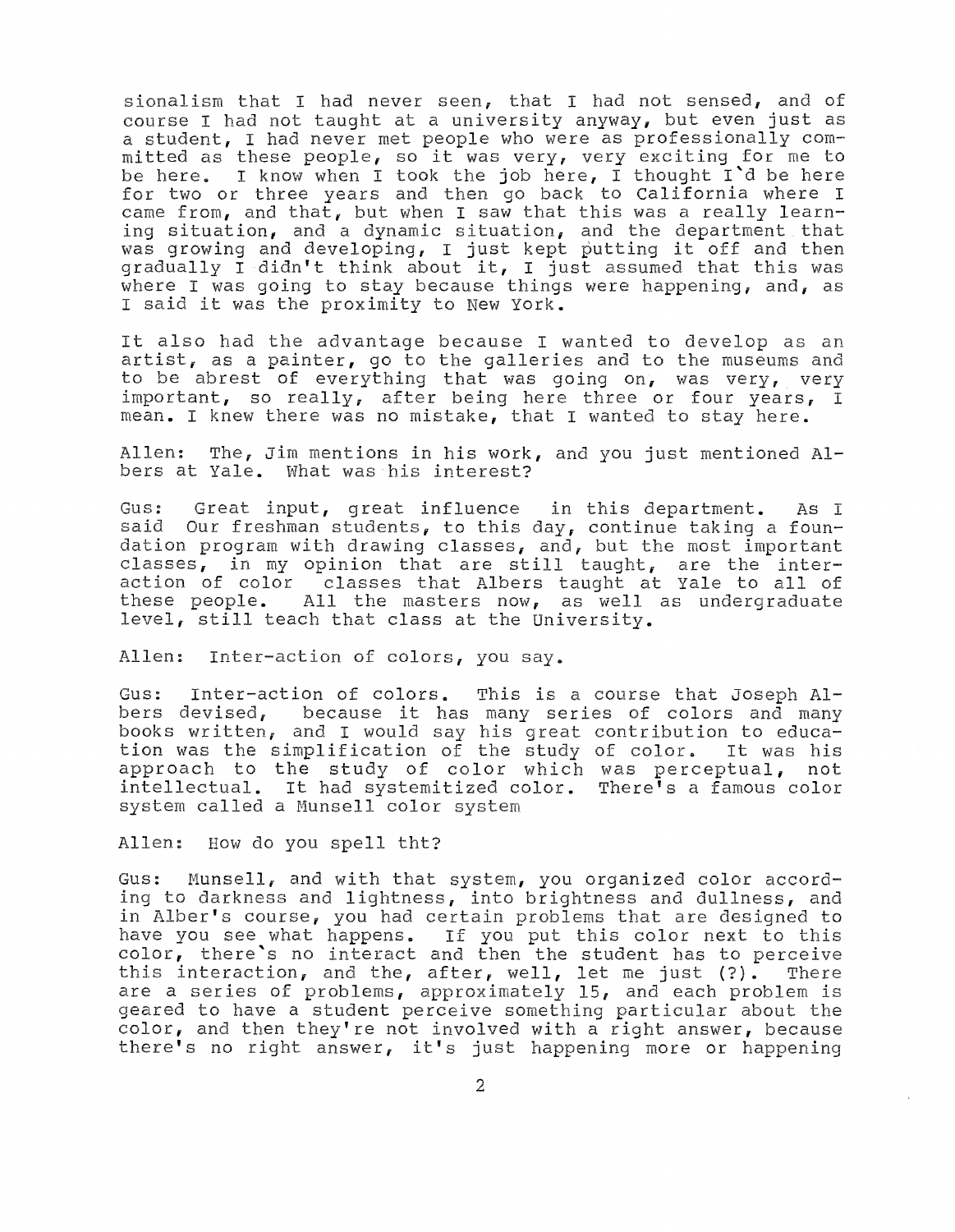less, quite a bit of perception, and this is a very important part of their basic education, because they go into graphic design or painting or any of the art forms, basically their decisions as a working are based on what they perceive happening on canvas or on their design, so they begin, already in the Freshman year, thinking or understanding that they investigate, r just, enfining of andersommaing enacting interestigate ency percerve, and ency investigate and ency come to a certain decisions about what colors are going to do. Visual organization, sometimes called basic design, also has a series of problems are given where a student has to make decisions, organization decisions, based on what he perceived. So there's no<br>right or wrong. There is more dynamic or less dynamic or more There is more dynamic or less dynamic or more this or more that.

I am completely ignorant of the t coloring and so forth, like a picture or do not like a picture?

Gus: No not necessarily. I think that when we like paintings, that is a very personal thing, but I think that we like paintings the way we like music. I think it's easier to respond to music because we've heard music since we were children, and where paintings are not that accessible. You have to go to museum or a or books. Books are not the same as actually seeing a of books. Books are not the same as actually seeing a<br>art, and it takes time to educate the eye, because all my life I've known highly educated and very cultivated people in, let's say music, literature and other art forms and, in fact, who are visually inexperienced. It has nothing to do with a lack of sensivity or lack of intelligence, it simply has to do with a lack of visual experience. And also, interpreting a painting especially when there is no subject matter becomes a rather difficult to respond to because we are conditioned from a very early<br>age to have paintings that tell stories. (?) but in music we age to have paintings that tell stories. don't need stories because we are accustomed to listening to music without words. It would never occur to you to say, I don't like that piece of music because it doesn't have words, I don't understand it. You respond to the organization of sounds and You respond to the organization of sounds and rou respond to the organization of sounds and<br>ically to that, and in paintings, it is the same , you remove the story or the words when you respond to organization of shades of dark and light. But it's more than that, there is the sensitivity and special vision of the artist has to be in that work of art, otherwise, it is just a design. So for a person who doesn't have very much experience, it takes time to distinguish between the work that has poetic quality from the work of art.

Now you mention the words form and design. This brings Allen: to mind the old struggle on graphic design and industrial design. What's the story on that? There is a big argument politically and so forth and

Gus: Esthetically.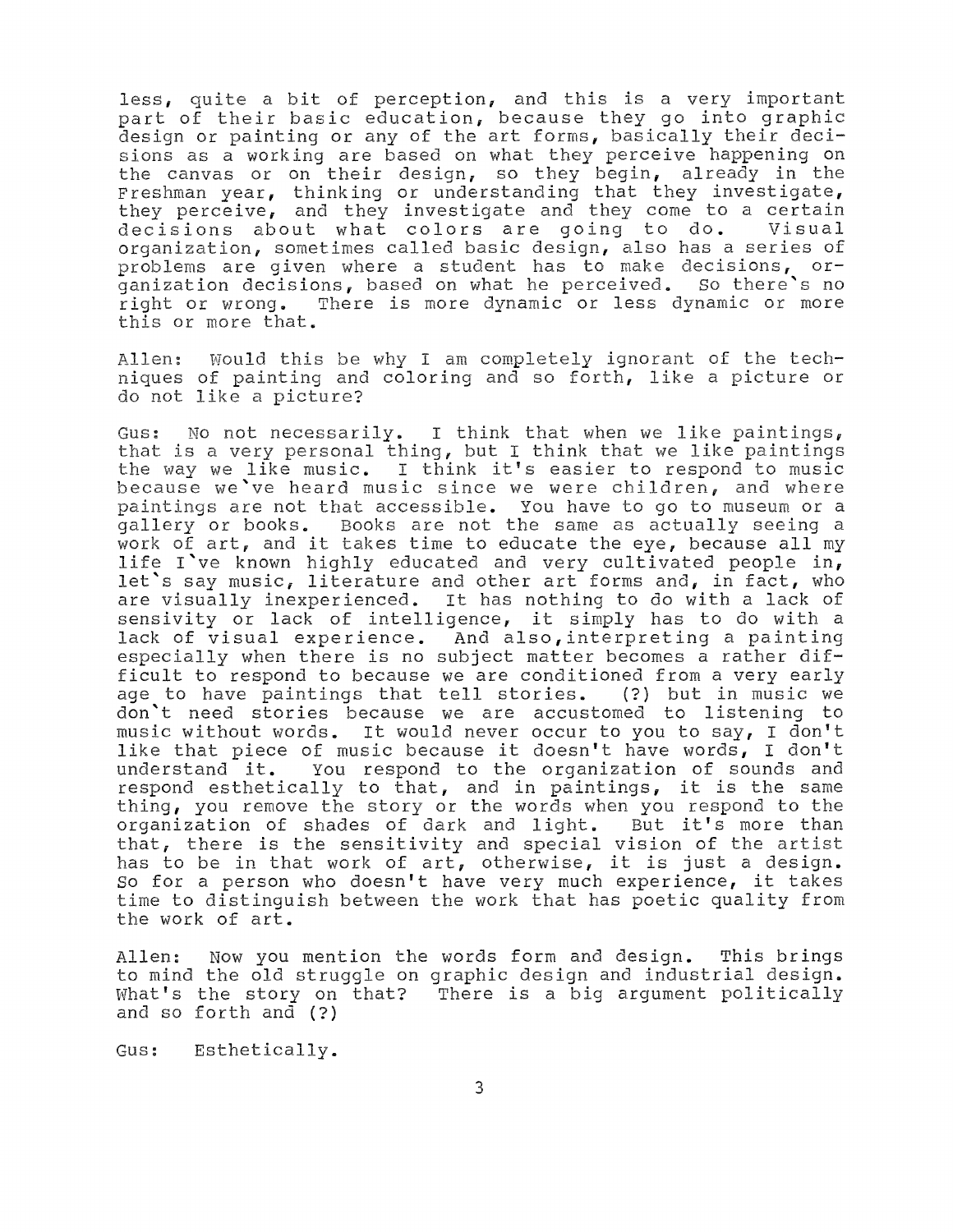Allen: Yes

Gus: You mean in this university?

Allen: Yes.

Gus: Yes, there always has been a, two different points of view.

Allen: What are they?

Gus: I would say that the point of view of the graphic designer, a graphic designer's preparation is based on the fine arts approach, as I just explained, foundations courses, and the graphic designer communicates an idea, a visual symbol, and he also puts together pamphlets and posters and things that give messages and designs, chosing typography. The typography is very important because the typography may relate to the content of the<br>book so our students as graphic designers are taught relationships are very, very important, and, now, I'm less qualified to say that how the industrial design teaches but I can only say from my observation, they used to take the color class and the visual and organization class when I came to the University of<br>Bridgeport, but then after a few years, they taught their own. I Bridgeport, but then after a few years, they taught their own. think that possibly, they may approach design or form, externally, for a look that maybe current, as opposed to coming to a solution because of esthetically, because of what comes from es a solution because of estherically, because of what comes from find it very interesting that if you go to the Museum of Modern Art and look at a design of furniture and the things that are used in industrial design, that the majority of those objects<br>were designed by artists and not by industrial designers. Inwere designed by artists and not by industrial designers. dustrial designers are more commercial because we know what their forms of art are, things have to sell, and also these designs that are designed by artists tend to be very expensive so again, I think that the mass market almost demands that industrial design take a less care.

Allen: Has this anything to do with the fact that industrial r the control of engineering people?

Gus: No, I don't think so. I think that it had, when I first came to the university, you have one, you didn't have a college of Fine Arts, or anything like that, and our programs, like graphic design was under the College of Business Administration, Art Education, obviously the College of Education, and Industrial Design would have a home within Engineering rather than Business Administration.

Allen: Why did we split art up like this?

Gus: Well, at the very beginning, the art department, when I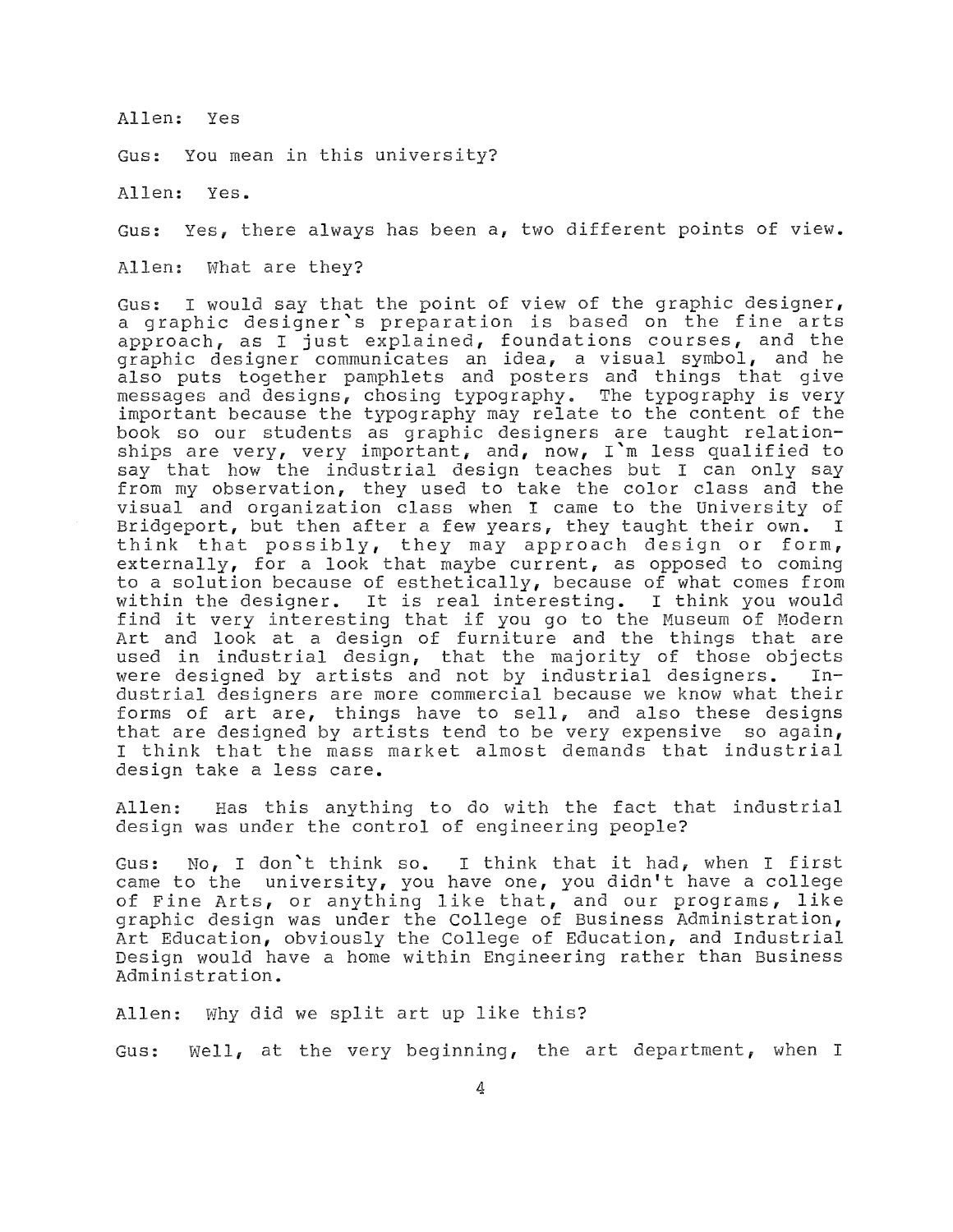came here, was administered by the Jr. College of Conn. And so when we offered the four year degrees, the  $Jr$ . College obviously couldn't do that, so we had to find colleges that would give four year degrees.

Allen: Why wouldn't it be in Arts and Sciences?

Gus: Sometimes, what was it in Arts and Sciences? Painting was under Arts and Sciences. But, as a matter of fact, Graphic Design eventually was, if I remember correctly, I think  $\text{Jim's}$ report could probably tell you better. I think that they were, no, because I remember that Dean Ropp and Eaton Read were the Deans of College of Business Administration and Arts and Sc but I remember that Eaton Read, Sybil Wilson (?) until finally towards the goal of the department was to have a College of Fine Arts because then we would all be together and Industrial Design did not.

Allen: I'm trying to figure out why.

Gus: Because philosophically, they differed from us. They felt probably, that our program was not rigorous enough for their students, but we were move involved with having our students become professional and see relationships, and also they worked, graphic design students worked, in my opinion, just as hard as industrial design students, except that the industrial design department was very successful in creating a mystique about how<br>hard it was to be an industrial design major, and yet underhard it was to be an industrial design major, and yet graduates from our department have been in graphic design, this is where they devote, most of their areas are. Now, (?) the art director for Bloomingdales, is a graphic. We had very successful designers who are in Fairfield County, wonderful accounts, very, very successful, and also not dealing with K Mart, Caldor<br>Accounts, but with very prestigious type of accounts. There's Accounts, but with very prestigious type of accounts. the difference, between a fine arts education and a commercial art.

Allen: I'm still fussing with this graphic design and industrial design bit. Would there be a question of personality involved in this argument?

Gus: Possibly, with Professor Redmann who is, as you know, a strong personality, and he has ideas about what industrial design should be and you can expect that program to be strongly quided by a strong personality. Personally, Bob Redmann has always been a pleasant person to deal with, but I never had to deal with him on a philosophical level. It has always been a casual area.

Allen: Would there probably be also the fact that they, Allen: Would there probably be also the fact that they, in-<br>dustrial designers, are constantly in the top three or four industrial departments in the country?

5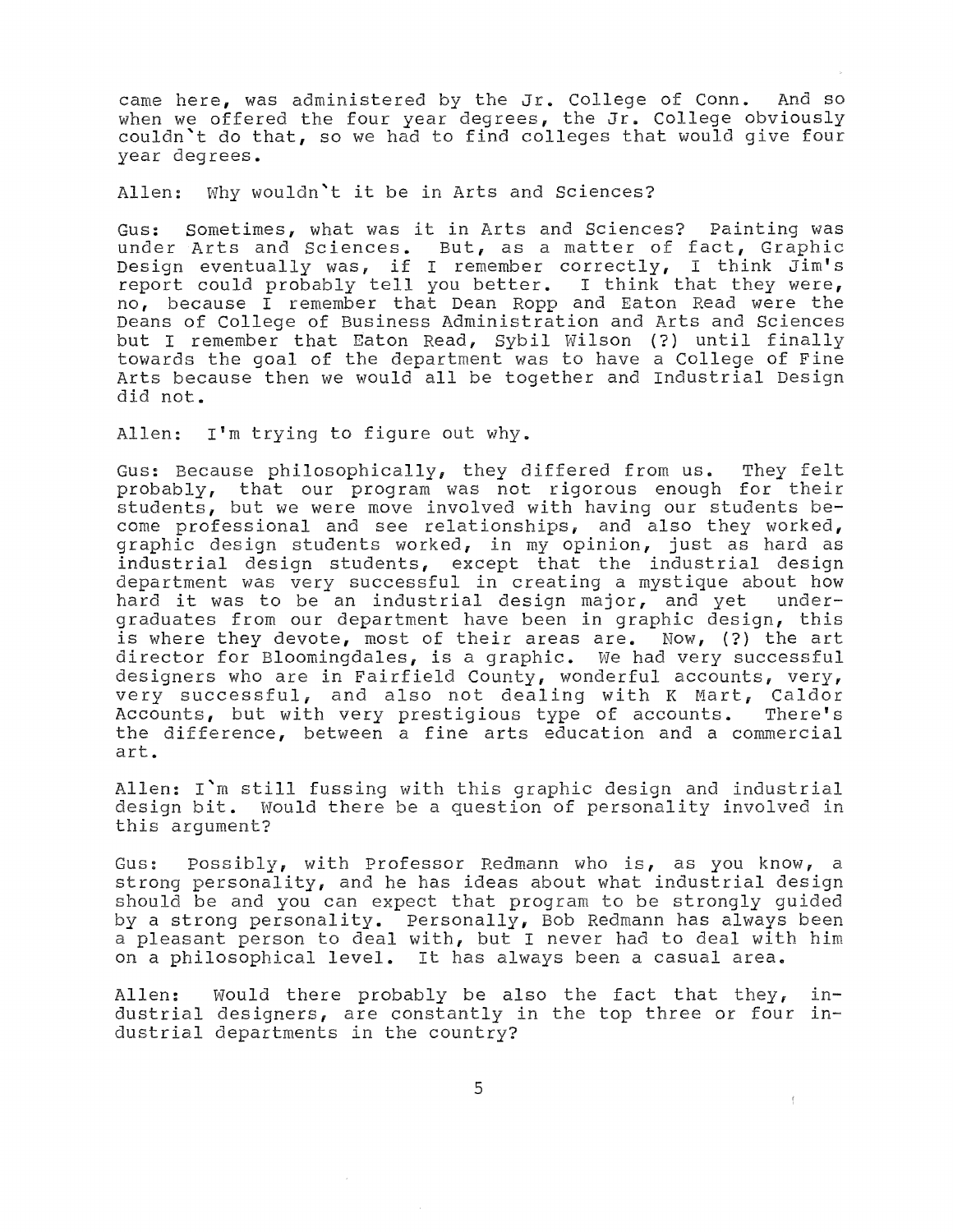Gus: You mean in the sense of rivalry because of that?

Allen: Being listed as the top three or four, givers them additional clout in any argument.

Gus: Well possibly, but, believe it or not, we never thought very much about that. I don't know why, but really because we were so secure about what we were doing, and I guess the clout that we had, was the success of our designers. In quality towards organization.

Allen: The reason I'm asking these questions and probing at it is that I have observed, as a faculty member, this rivalry and then when I became Dr. Miles's assistant, I saw it even more when he attempted to bring the two departments together unsuccessfully and I wanted to get your reactions to it.

Gus: You know, this year, one of our teachers taught drawing in industrial design, Peter Shier, so there's, I quess because of necessity, there's going to be some inter-action and also, Bob Redmann is not the chairman. He was a strong force behind it and I suppose that when a chairman has worked very hard to build a department, he is unusual. You know, being, I wasn't aware that he was, tht ID was one of the top three. They deal more, in the world of selling products, so it is very different from one of selling ideas, and when you tap into a Sears Roebuck, you're beiting recept and when you cap inco a bears Roebuck, you is Bloomingdale's.

Allen: I think you've made the point.

Gus: This is fine. I don't mean that industrial design as be: successful with their students but the whole idea, for our university to urge students to do well.

Allen: In working on the history, i've run across some of the points of view that I have mentioned so far.

Gus: When you interview Jim Jackson, he will be able to work it out in detail, he knows much more about that. You know he founded the Industrial Design.

Allen: Oh, really.

Gus: Oh yes.

Allen: I didn't realize that, it didn't come through on this.

Gus: Oh yes, he founded it, he and Gordon Florian, a part time person, founded the Industrial Design Dept. So when you speak to Jim, get that information on how Bob Redmann came into the bim, yet that information on now bob Redmann came into the<br>picture. It will be very interesting. In fact, I would like to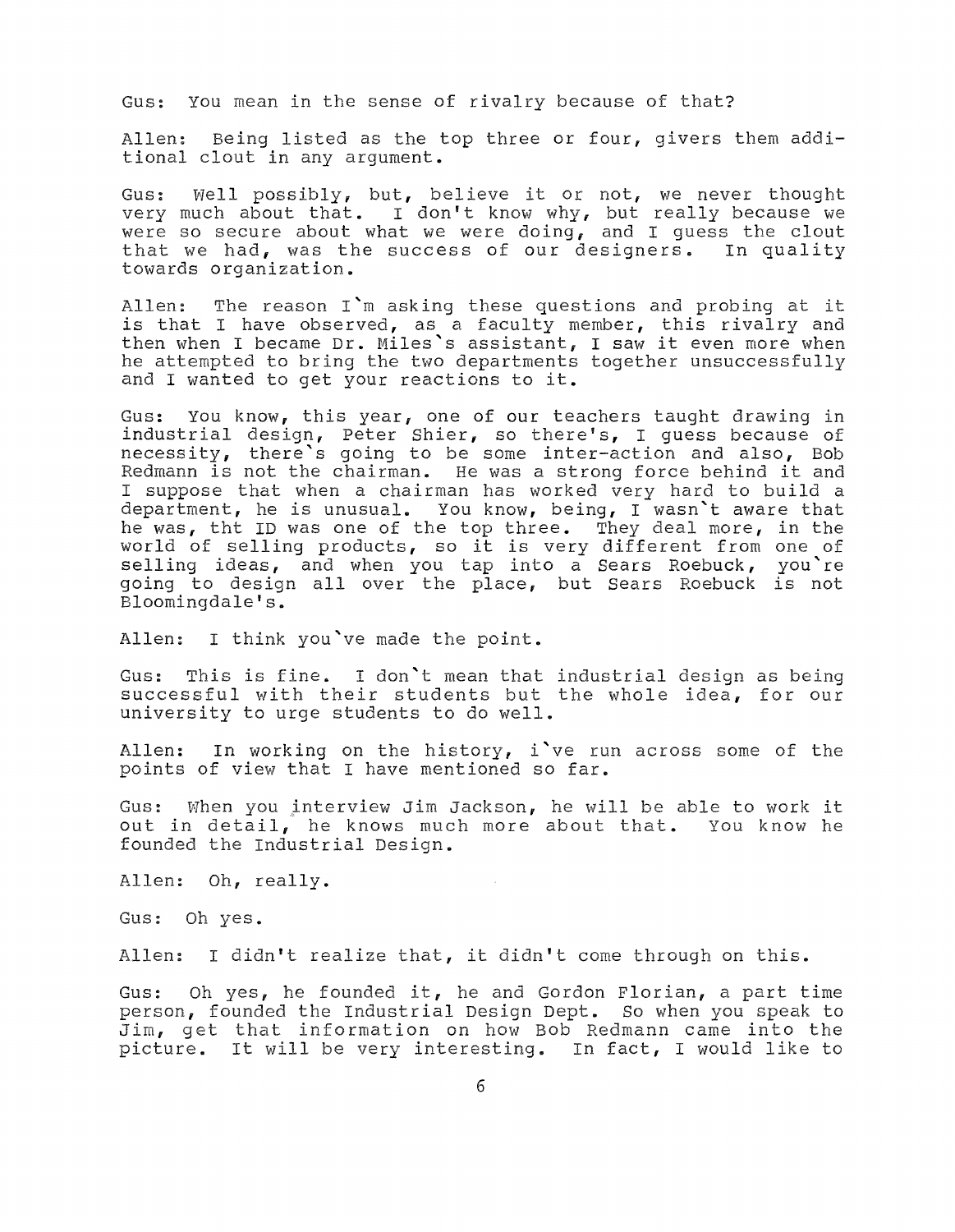know a little more about it. We never seemed to have time to discuss it at length.

Allen: What other activities have you taken part in in the university?

Gus: In the university itself?

Allen: Yes.

Gus: Well, I've been on committees and I've concentrated on my painteing, and when I first came to the university, I came to<br>teach. I came from Teacher's College at Columbia. I came to I came from Teacher's College at Columbia. I came to teach art education classes which were just developing and <sup>I</sup> began to supergvise, I think there was only one student and when I was working for a doctorate of education degree at Teacher's College, I'd been there three years, but when I came and I met the people from  $Yale$ , I realized, well, I knew all along, that what I wanted was to be a painter. And, I gues it was the third year that I was here, I don't remember, I was to have a reduced load so that I could write the project, and the project was to set up the art exhibit. And then, I realized, after two years of meeting these people who were very, very successful that they were doing what I wanted to do. And with their approval, I made the decision to stop getting the degree. And I wrote a letter to Jim Jackson, telling him that I was not going, that I was stopping the degree program, because I would be locked in to teacher preparation, which is fine, except it wasn't for me. It was not really my interest. And I wrote him a letter resigning from my position as the coordinator of art education. And I would like to go the fine arts area. If there were not a position, a full time position in the fine arts area, then I would be willing to go on part time until there was a full time position open. And Peter Schier had come in at that time, and so, I forget exactly, I think that I was going to concentrate on one part of, that Jim Jackson could clarify this better, because he has a very, very sure memory for this sort of thing. Whether I was going to be in elementary and he was going to be in secondary, visa versa, I<br>don't know. But anyway, when I made that decision, well then But anyway, when I made that decision, well then Peter, became the art education specialist. And then Jack O'Hara<br>came in. Then I moved into the fine arts. So I didn't have to came in. Then I moved into the fine arts. So I didn't have to go part time. I was ready to go on a part time basis. But I go part time. I was ready to go on a part time basis. But I<br>knew what I was doing, because I knew I was taking a path, because I knew I did not want to do art education. I wish I could find the letter. Jim and I were talking about this the other day. And I told him that I was making my bed and I was ready to sleep in it.

Allen: parts of the University? Have you, other than committees, been active in other

Gus: No.

7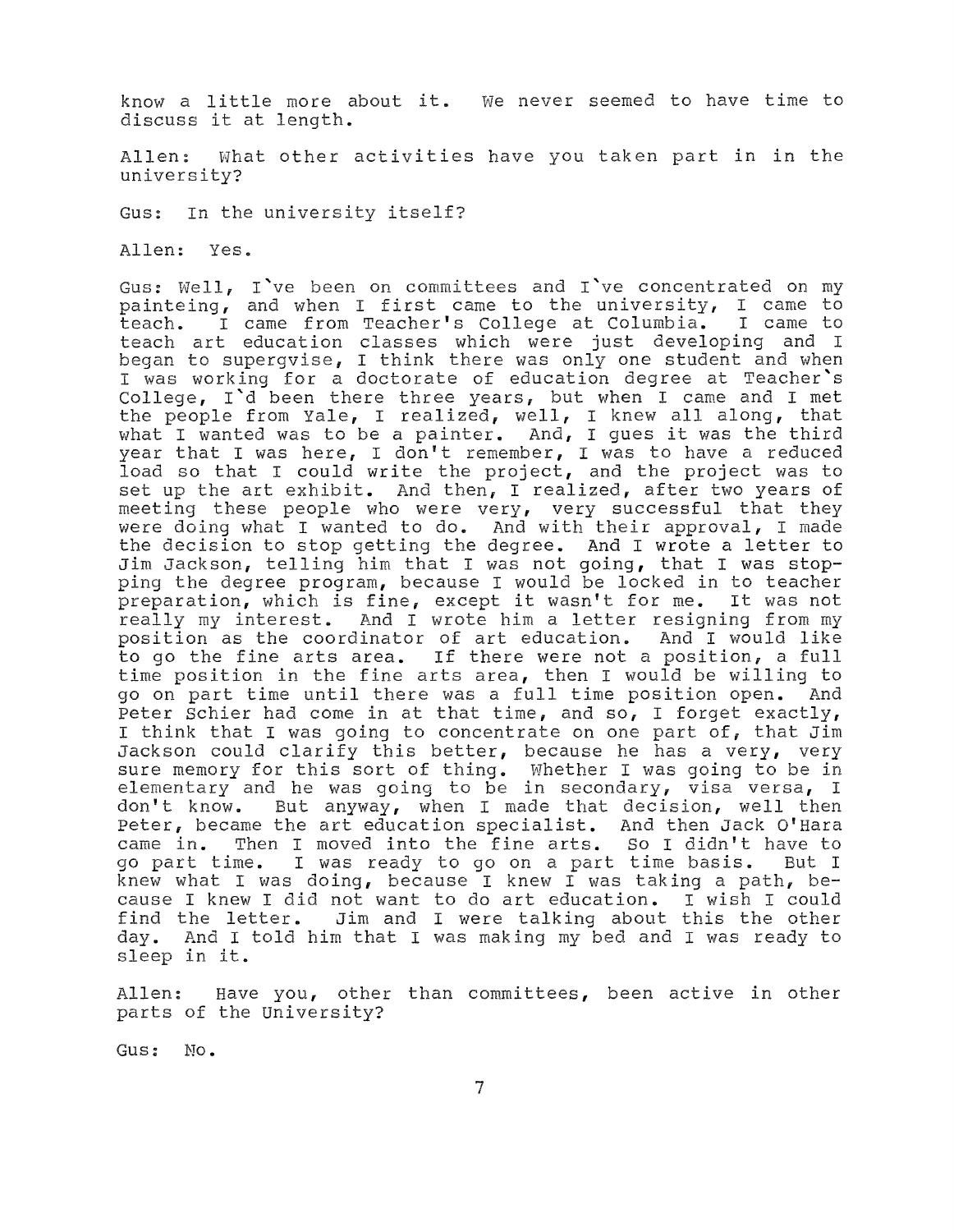Allen: Any reason why?

Gus: Well, I have been very busy with my own work, but also, working, I have shown quite a bit, especially in the late 50s and 70s , when I organized a show in Madrid, I was having considerable success. That took a lot of time and energy. It was a very interesting period for me, was that I could work to 1 to 3 o' clock in the morning and come to class at 9 o'clock, that I would be, I was a better teacher, and in those days, I was teaching 4 days a week, staying up to 1 or 2 in the morning, and on<br>Saturdays of course, But I can't do it now. But it was Saturdays of course, But I can't do it now. wonderful.

Allen: How did your painting change over the years?

Gus: Well, basically it has not changed in that I work in geometrics, maybe architectural would be better, Somewhat geometrics, maybe architectural would be better,<br>Architectural, and then within these architecutral And then within these architecutral forms, I formerly, when I worked exclusively with water colors, I had spontaneous free forms, within circles or ovals, and created a<br>feeling of movement within sectors. So that you might say, It feeling of movement within sectors. So that you might say, was dealing with optics, It was something that was cerebral. It was something that was more (?). And then when I started to work with oils, I continued to do that, until I went to, no maybe it was before, No, it was on my sabbatical when I was in California in 1981, The first sabbatical I was in Madrid. That was when the water color paintings were really going strong. And then the second sabbatical, I stayed in California,and then the last stage, substituted the organic forms that were clearly non representational, and instead of using the free forms, I used<br>(?). But still I am basically working with optics, but they are But still I am basically working with optics, but they are less cerebral, and more organic.

Allen: (?) outside of the art Dept?

GUS: Of course I spent so much time in my studio, I didn't really get to know, I always have liked, the Du Ponts. Very intelligent and she is also has a personal quality that I admire. Lets see who else?

Allen: Any administrators?

Gus: Well, (?) Dr. Littlefield, as you know, I always liked him. He was very friendly to me, always. I may have told you about the very first time that I met him? In that August when I came the very first time that I met him? from New York, I had never heard of this place. And after meeting Jackson, Dr. Littlefield was the vice president, so I went to see him in Cortright Hall. He Opened the door with a big smile, that he always had. He asked me to come in and sit down. Now<br>Madrigal, doesn't that mean something? He looked it up in the Madrigal, doesn't that mean something? He looked it up in the<br>dictionary, it was a musical form in the 15th centrury, etc. I dictionary, it was a musical form in the 15th centrury, etc.